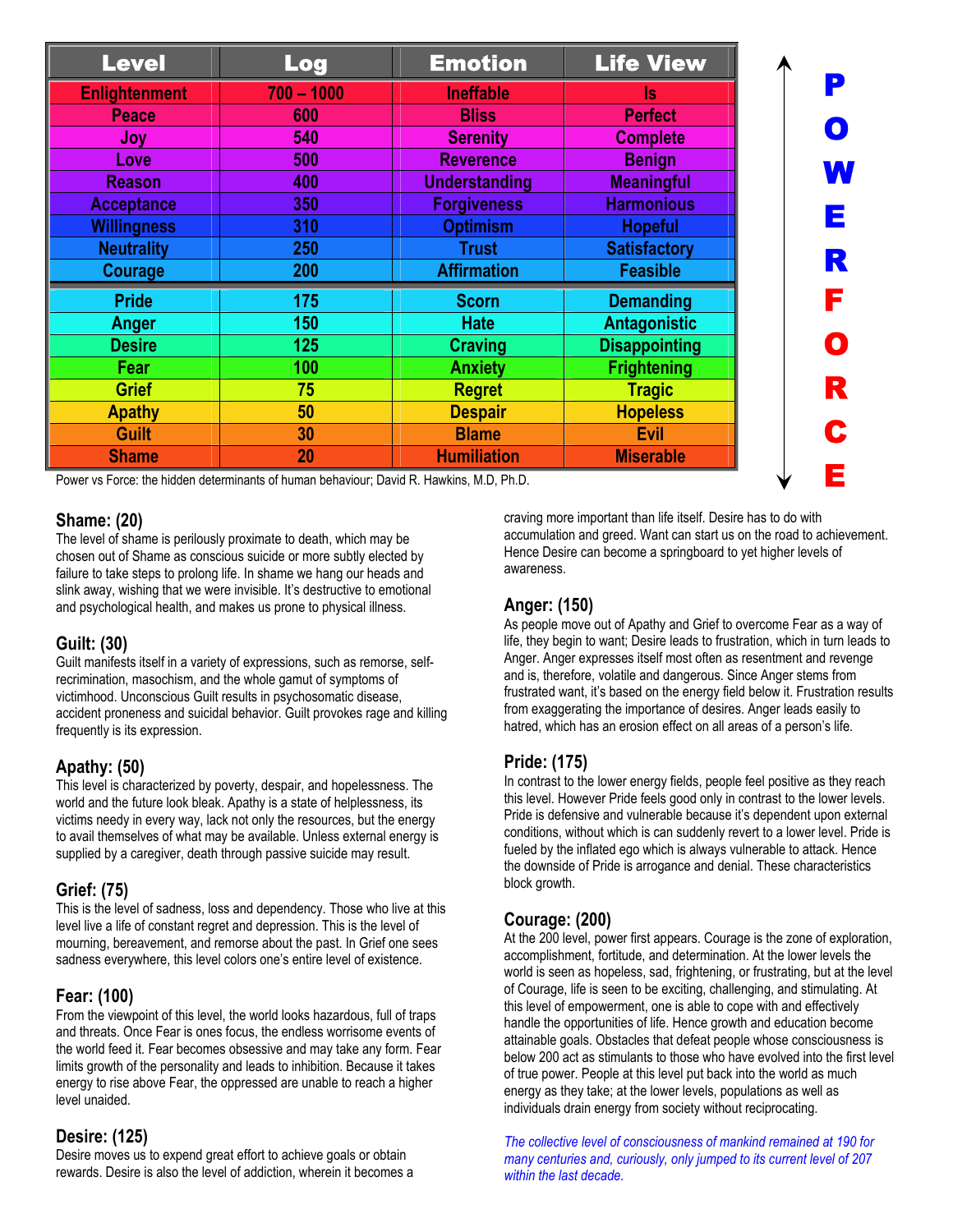# **Neutrality: (250)**

Energy gets very positive as we get to this level. Below 250, consciousness tends to see dichotomies and take on rigid positions. The Neutral condition allows for flexibility and nonjudgmental, realistic appraisal of problems. To be Neutral mean to be relatively unattached to outcomes; not getting one's way is no longer experienced as defeating, frightening ort frustrating. This is the level of safety. People at this level are easy to get along with and safe to be around and associate with because they are not interested in conflict, competition or guilt. These people are comfortable and relatively undisturbed emotionally. This attitude is nonjudgmental and doesn't lead to any need to control other people's behavior.

# **Willingness: (310)**

This level of consciousness might be seen as a gateway to the higher levels. At the Neutral level, jobs are done adequately, but at the level of Willingness, work is done well and success in all endeavors is common. Growth is rapid here; these are people chosen for advancement. Below the 200 calibration, people tend to be closed-minded, but by level 310, a great opening occurs. At this level, people become genuinely friendly, and social and economic success seem to follow automatically. People here are helpful to others and contribute to the good of society. They're also willing to face inner issues and don't have major learning blocks. With their capacity to bounce back from adversity and learn from experience, they tend to become self-correcting. Having let go of Pride, they're willing to look at their defects and learn from others.

# **Acceptance: (350)**

A this level a major transformation takes place, with the understanding that one is oneself the source and creator of the experience of one's life. All people below 200 tend to be powerless and see themselves as victims, at the mercy of life. This stems from a belief that the source of one's happiness or the cause of one's problems is "out there". At the Acceptance stage, nothing "out there" has the capacity to make one happy, and love isn't something that's given or taken away by another, but is created from within. Acceptance allows engagement in life on life's own terms, without trying to make it conform to an agenda. The individual at this level isn't interested in determining right or wrong, but instead is dedicated to resolving issues and finding out what to do about problems. Long-term goals take precedence over short-term ones; self discipline and mastery are prominent.

## **Reason: (400)**

Intelligence and rationality rise to the forefront when the emotionalism of the lower levels is transcended. This is the level of science, medicine, and of generally increased capacity for conceptualization and comprehension. Knowledge and education are here sought as capital. This is the level of Nobel Prize winners, great statesmen, and Supreme Court justices. Einstein, Freud, and many of the other great thinkers of history calibrate here. The shortcomings of this level involve the failure to clearly distinguish the difference between symbols and what they represent. Reason does not of itself provide a guide to truth. It produces massive amounts of information and documentation, but lacks the capability to resolve discrepancies in data and conclusions. Reason itself, paradoxically, is the major block to reaching higher levels of consciousness. Transcending this level is relatively uncommon in our society.

## **Love: (500)**

Love as depicted in the mass media is not what this level is about. For when this love is frustrated, it often reveals an underlying anger and dependency that it had masked. That love can turn to hate in a common perception. Hence love never existed for hate only stems from pride not love.

The 500 level is characterized by the development of a Love that is unconditional, unchanging, and permanent. It doesn't fluctuate – its

source isn't dependent on external factors. Loving is a state of being. It's a forgiving, nurturing, and supportive way of relating to the world. Love isn't intellectual and doesn't proceed from the mind; Love emanates from the heart. Love focuses on the goodness of life in all its expressions and augments that which is positive. This is the level of true happiness. Only 0.4% of the world's population ever reaches this level of evolution of consciousness.

# **Joy: (540)**

As Love becomes more and more unconditional, it begins to be experienced as inner Joy. Joy arises from within each moment of existence, rather than from any other source; 540 is also the level of healing and of spiritually based self-help groups. From level 540 up is the domain of saints, and advanced spiritual students and healers. A capacity for enormous patience and the persistence of a positive attitude in the face of prolonged adversity is characteristic of this energy field; the hallmark of this state is compassion. People who have attained this level have a notable effect on others. They're capable of a prolonged, open gaze, which induces a state of love and peace. At the high 500s, the world one sees is illuminated by the exquisite beauty and perfection of creation. Everything happens effortlessly and by synchronicity. A Presence is felt whose power facilitates phenomena outside conventional expectations of reality, termed *miraculous* by the ordinary observer. Near-death experiences, characteristically transformative in their effect, have frequently allowed people to experience the energy level between 540 and 600.

# **Peace: (600)**

This energy field is associated with the experience designated by such terms as transcendence, self-realization, and God-consciousness. It's extremely rare, attained by only 1 in 10 million people. When this state is reached, the distinction between subject and object disappears, and there's no specific focal point of perception. Perception at the level of 600 and above is sometimes reported as occurring in slow motion, suspended in time and space – nothing is stationary, and all is alive and radiant. Although this world is the same as the one seen by others, it has become continuously flowing, evolving in an exquisitely coordinated evolutionary dance in which significance and source are overwhelming. This awesome revelation takes place nonrationally, so that there is an infinite silence in the mind, which has stopped conceptualizing. That which is witnessing and that which is witnessed take on the same identity; the observer dissolves into the landscape and becomes equally the observed. Great works of art, music, and architecture that calibrate between 600 and 700 can transport us temporarily to higher levels of consciousness and are universally recognized as inspirational and timeless.

## **Enlightenment: (700 – 1,000)**

This is the level of the Great Ones of history who originated the spiritual patterns that countless people have followed throughout the ages. This is the level of powerful inspiration; these beings set in place attractor energy fields that influence all of mankind. At this level there is no longer the experience of an individual personal self separate from others; rather, there is an identification of Self with Consciousness and Divinity. This is the peak of the evolutionary consciousness in the human realm. At this level there is no longer any identification with the physical body as "me", and therefore, its fate is of no concern. The body is seen as merely a tool of consciousness through the intervention of mind, its prime value that of communication. This is the level of nonduality, or complete Oneness. The highest level attained by anybody who has lived in recorded history – to wit, the Great Avatars for whom the title "Lord" is appropriate: Lord Krishna, Lord Buddha, and Lord Jesus Christ.